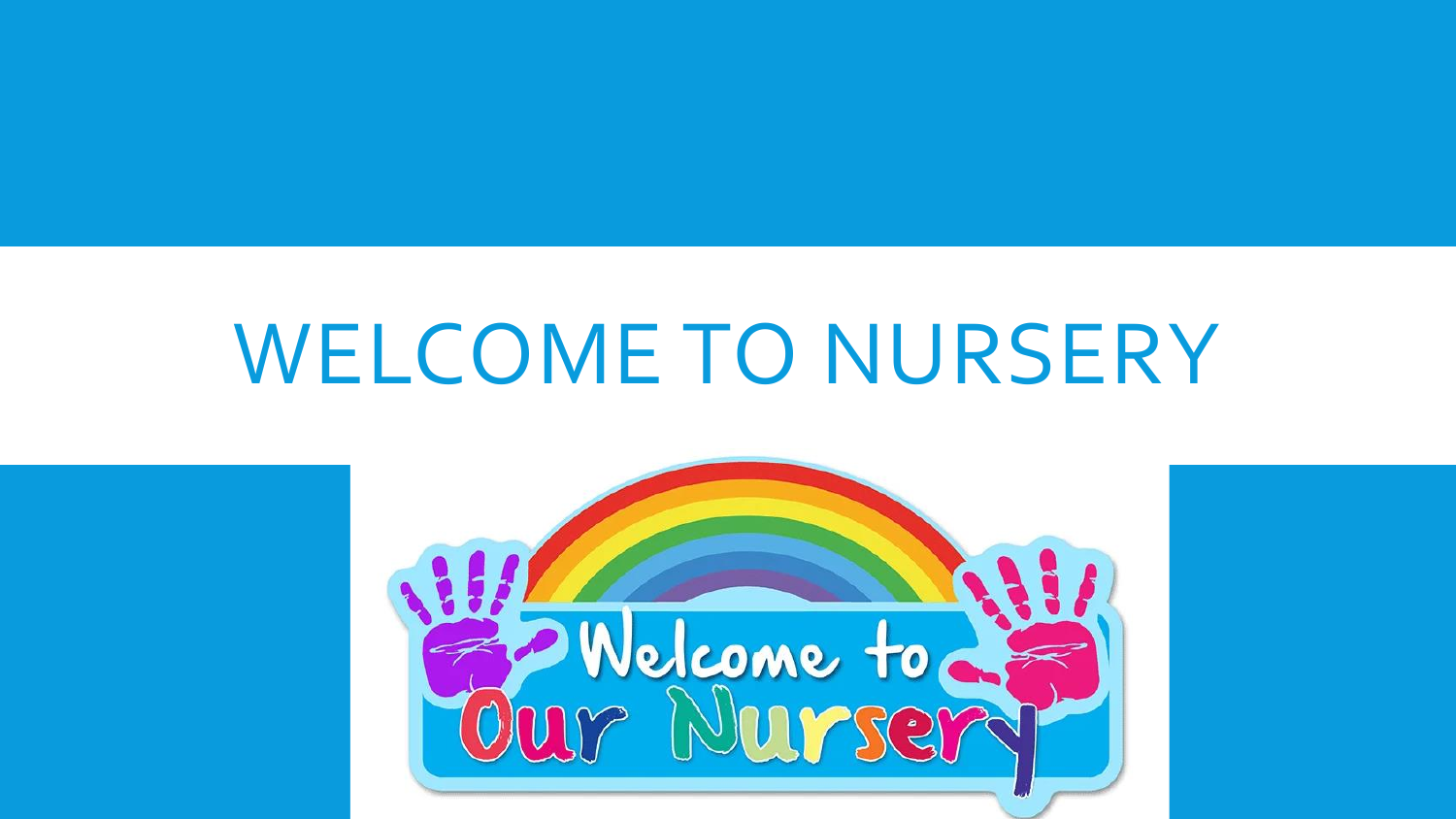## **MEET THE STAFF**



### Mrs Box – class teacher I love to read and walk my dog.



Miss Ludvigsen – Nursery Nurse I enjoy travelling and gardening.



Mrs Corden - Teaching Assistant I love to go for walks with my family and I enjoy teaching kickboxing.



### Mrs Edwards – HLTA I enjoy walking and travelling.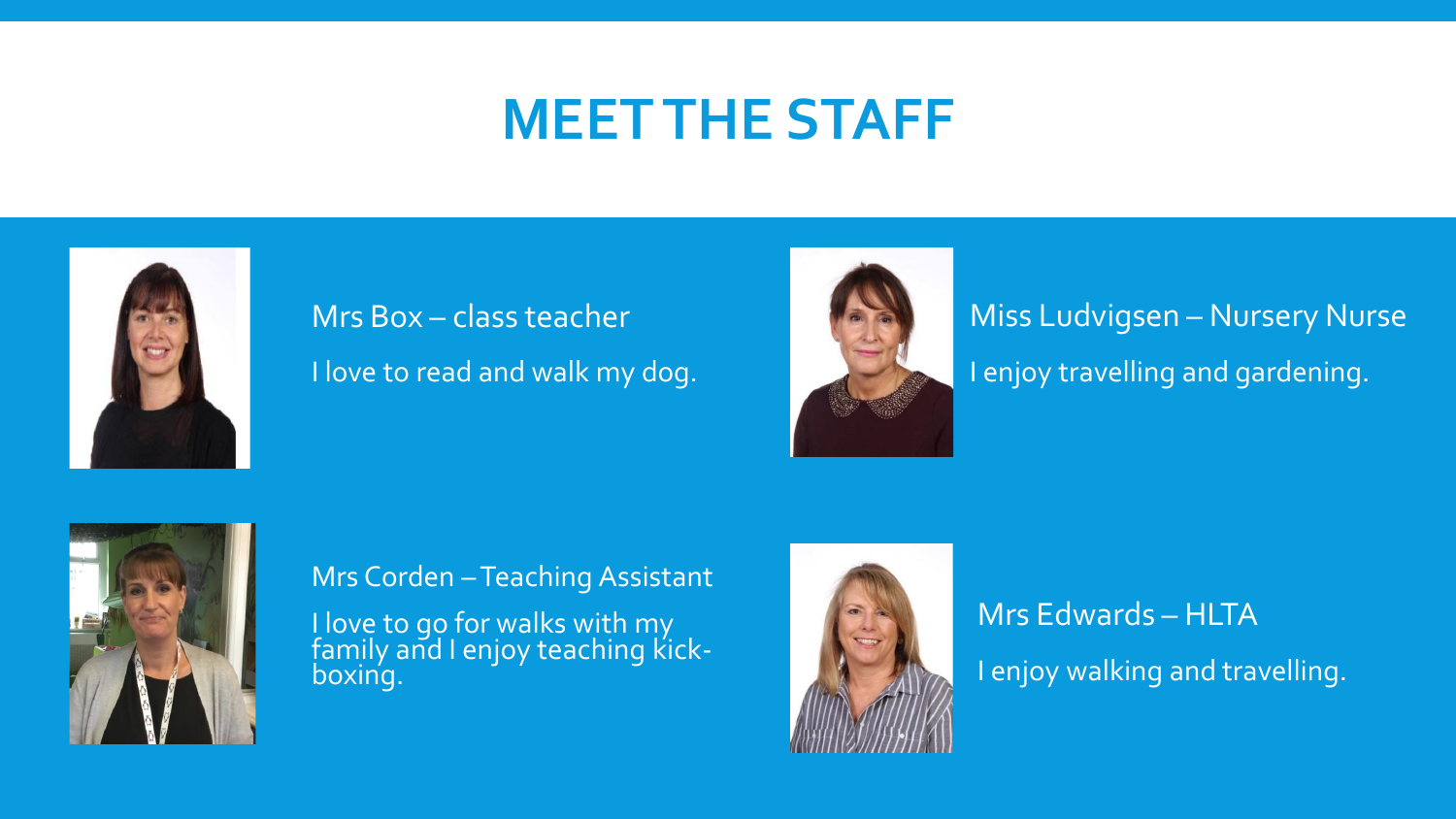

AM Doors open at 8.30 and register at 8.45 Home time is 11.30 prompt

### PM

Doors open at 12.15 and register at 12.30

Home time is 3.15 prompt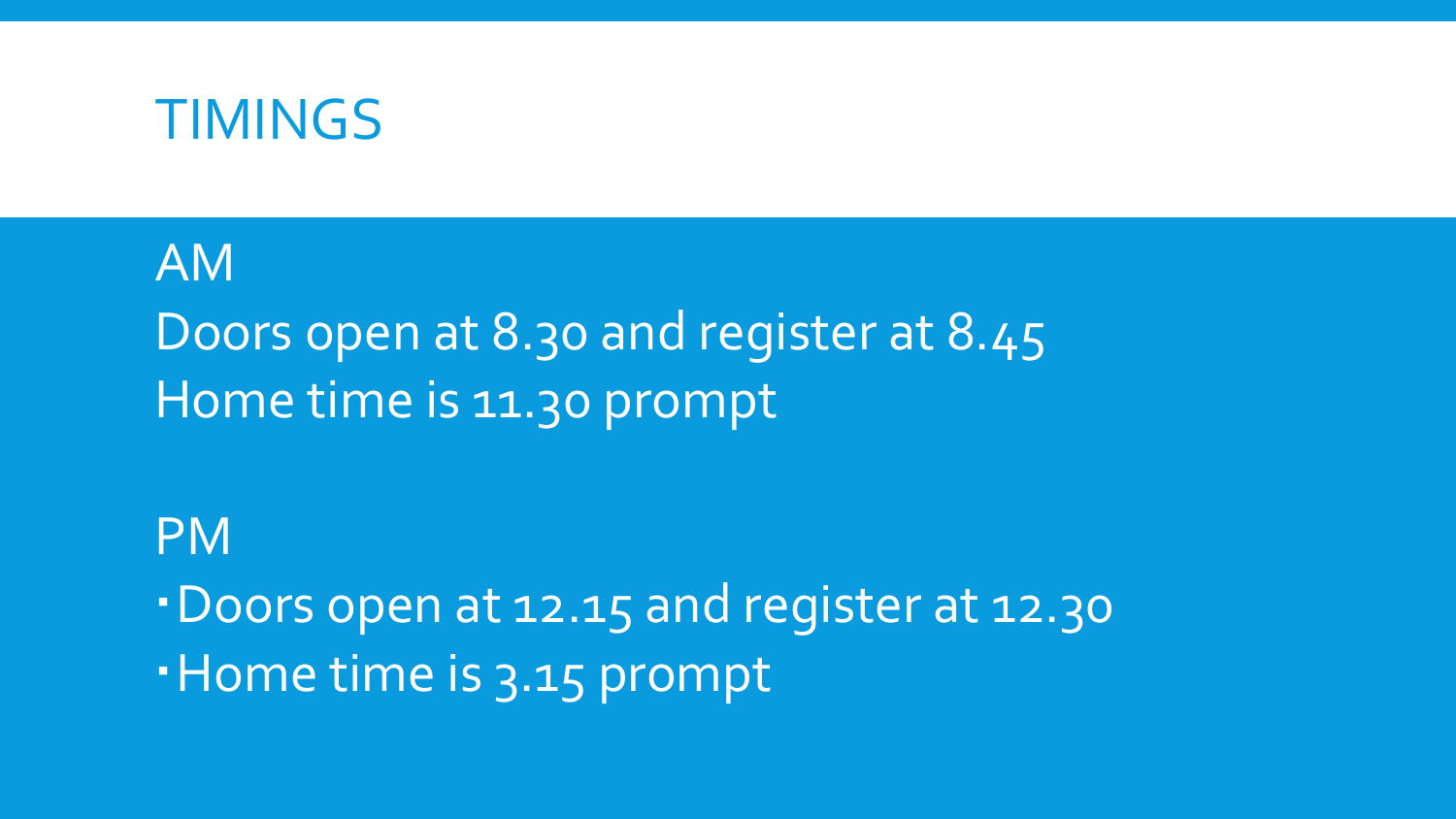### **NEW STARTER PACK**

Contains lots of information Permission slips need to be signed for things such as intimate care forms and visits Parent agreement form for funding Leaflet about the setting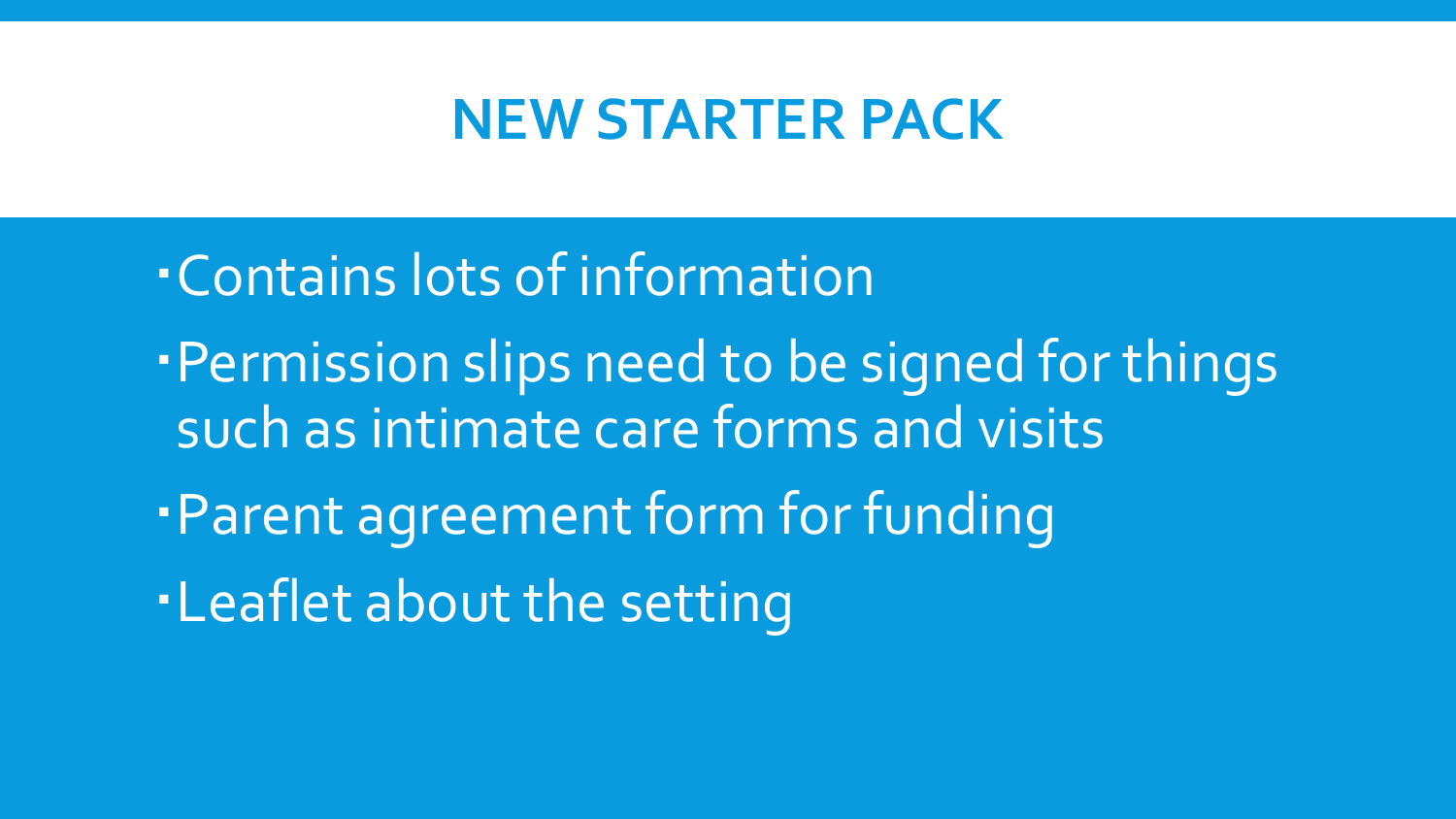### **ATTENDANCE**

THE MORE CHILDREN ATTEND, THE MORE THEY LEARN

HAPPIER, SETTLED CHILDREN

RING SCHOOL IF YOUR CHILD IS ABSENT

48 HOURS FOR SICK BUGS

HOLIDAY FORMS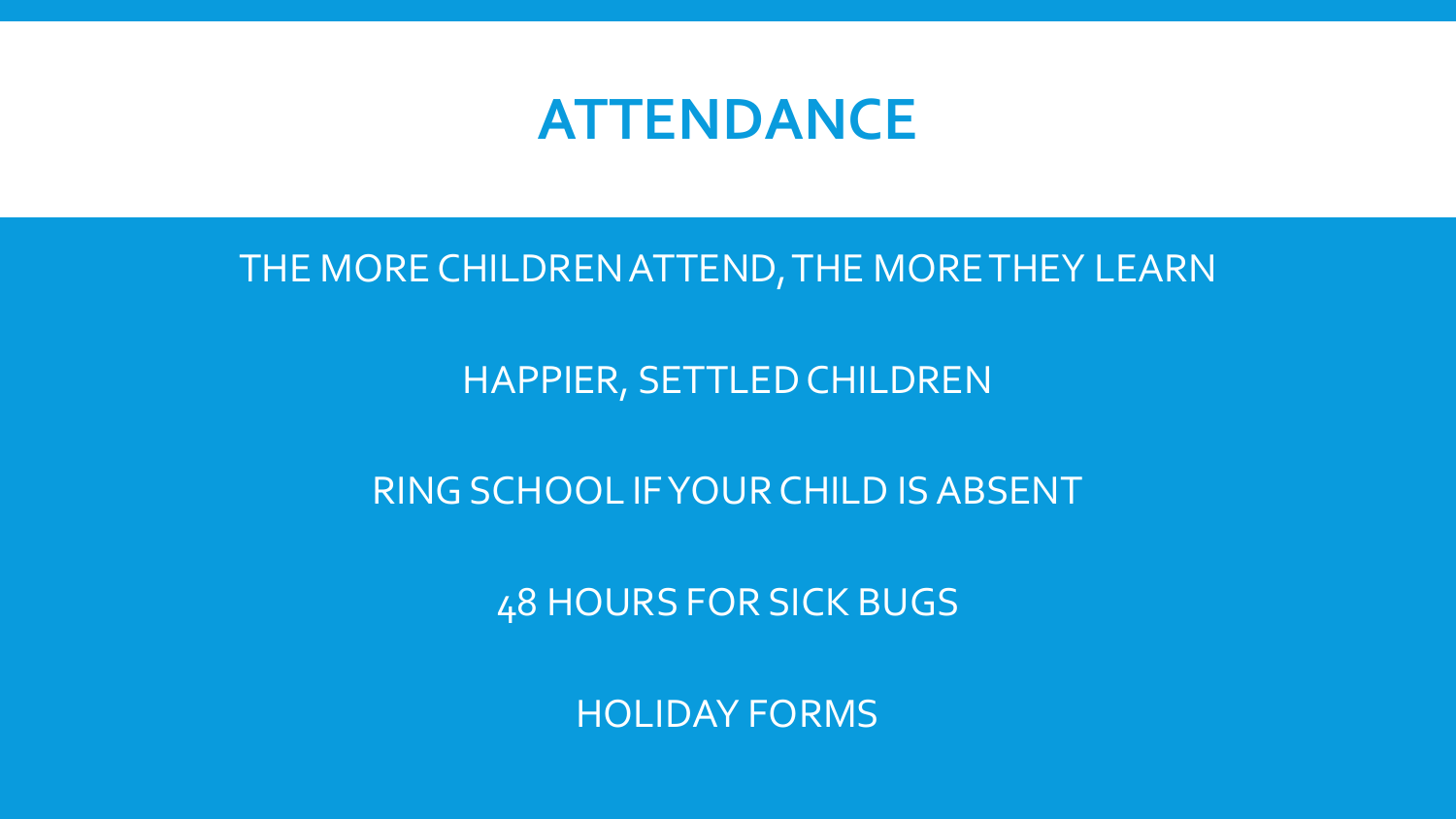## #50 THINGS TO DO BEFORE YOU ARE 5 - WAKEFIELD





- You will be given a poster when the children start Nursery with details of each activity.
- I will make reference to activities that we are doing in class where you could follow it up at home.
- We would love to see you taking part in as many of the activities as possible and rewarding the children for completing each activity.
- There are links on the website and app with book ideas, vocabulary and follow up activities.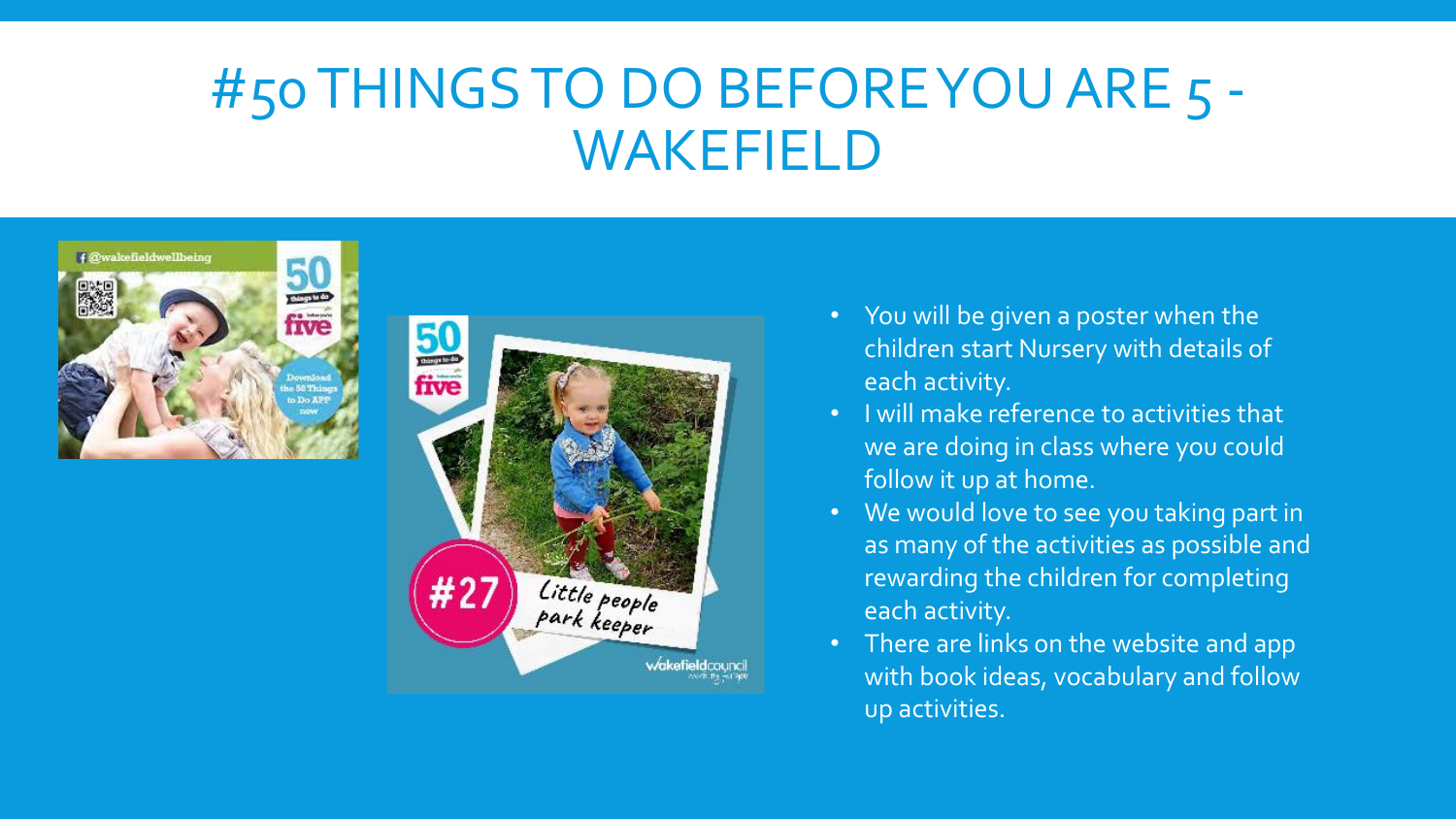### **VERY MESSY!**

#### UNIFORM IS PREFERABLE

#### . NO DESIGNER CLOTHES

#### BE PREPARED FOR MESS!





SPARE CLOTHES NEEDED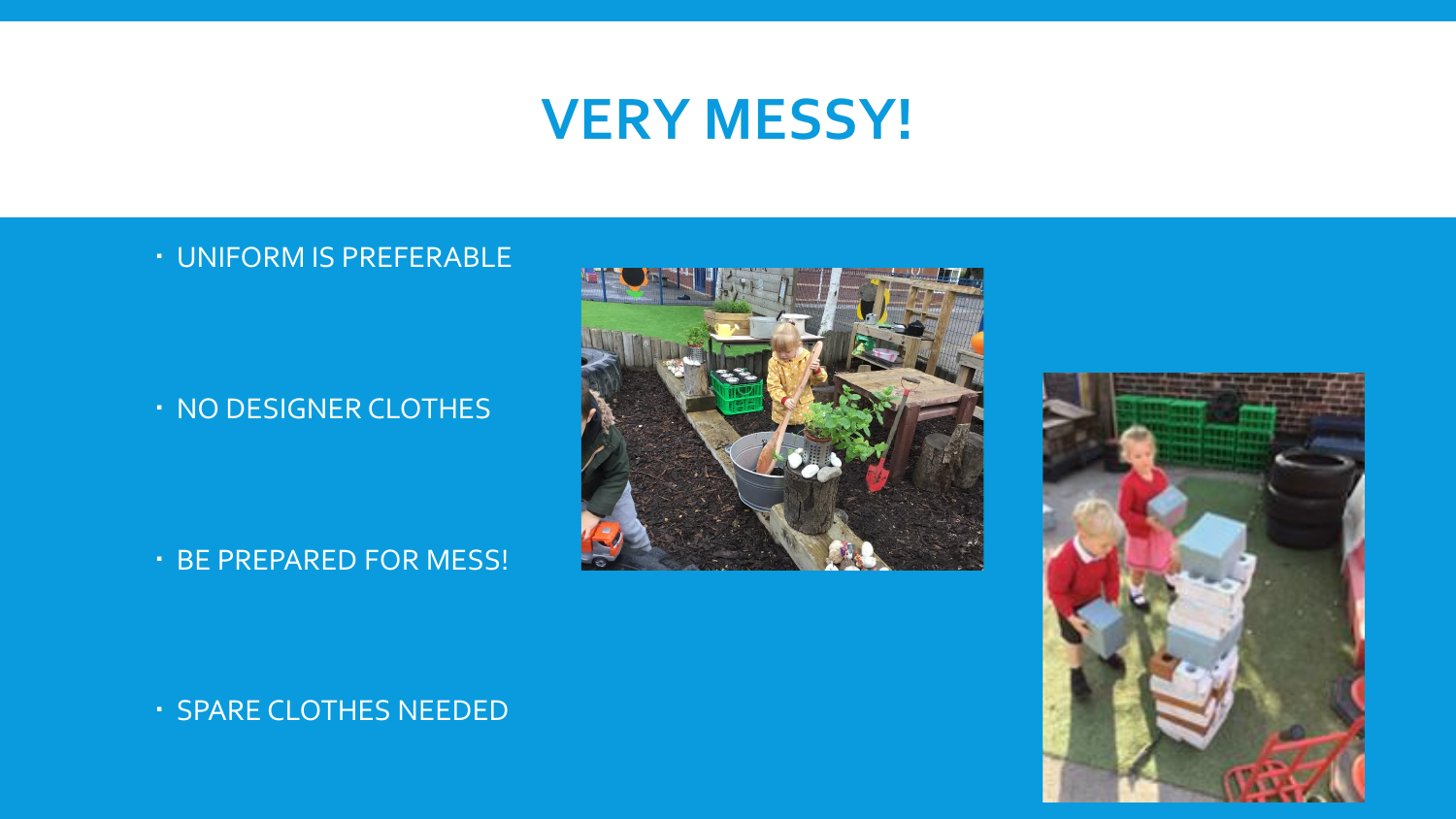# **INDOOR AND OUTDOOR LEARNING IN ALL WEATHERS**

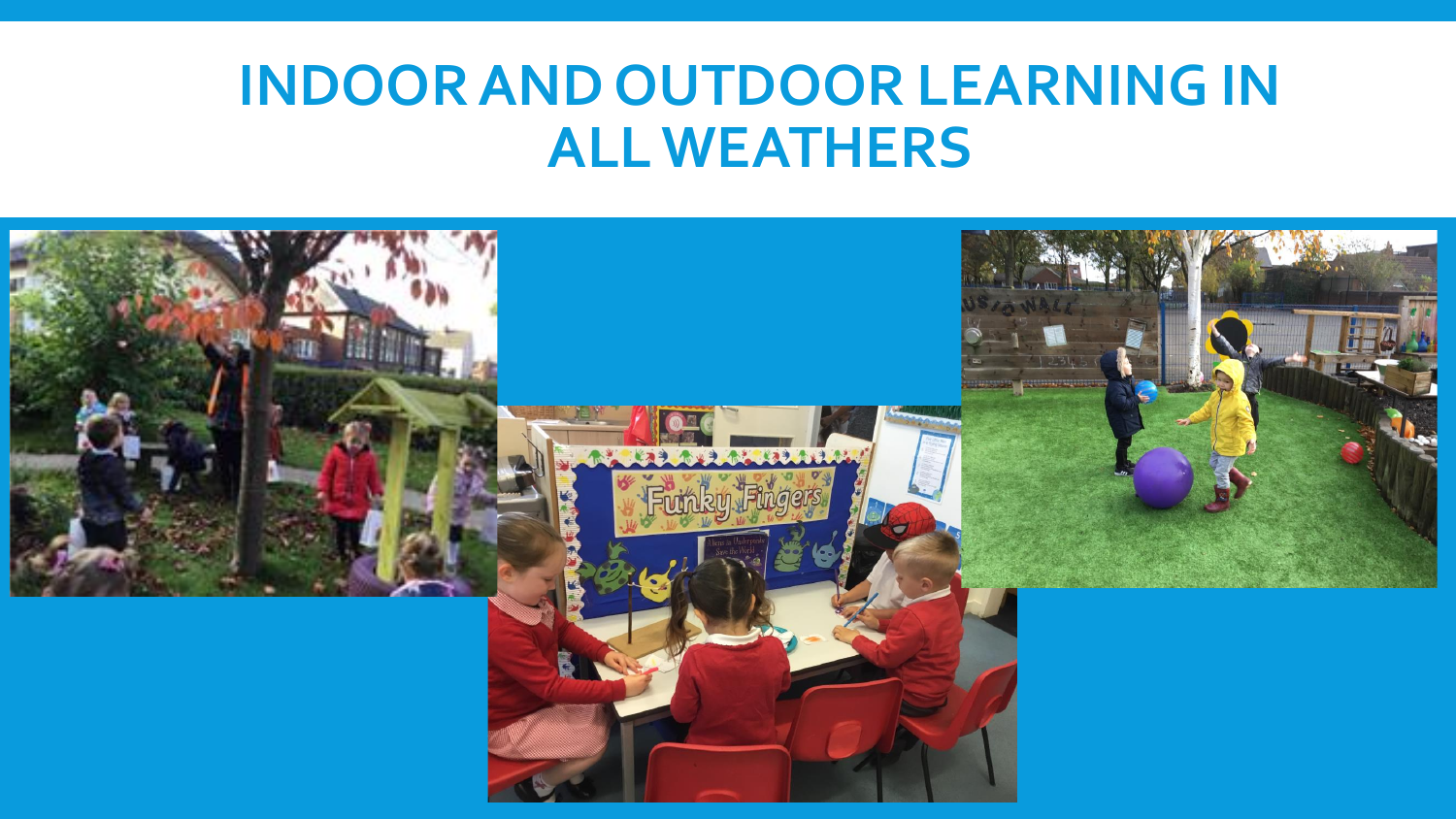# **READING**

- We are busy putting together a wealth of excellent books in our reading trolley and we will be actively encouraging you to take books home to share with your child and exchange when you have finished.
- We would love you to record the books you have shared with your child either the ones from our reading trolley or ones from home or a library (a record book will be provided) so that we can reward the children with Dojo points.
- The children will have the opportunity to visit our Library regularly.

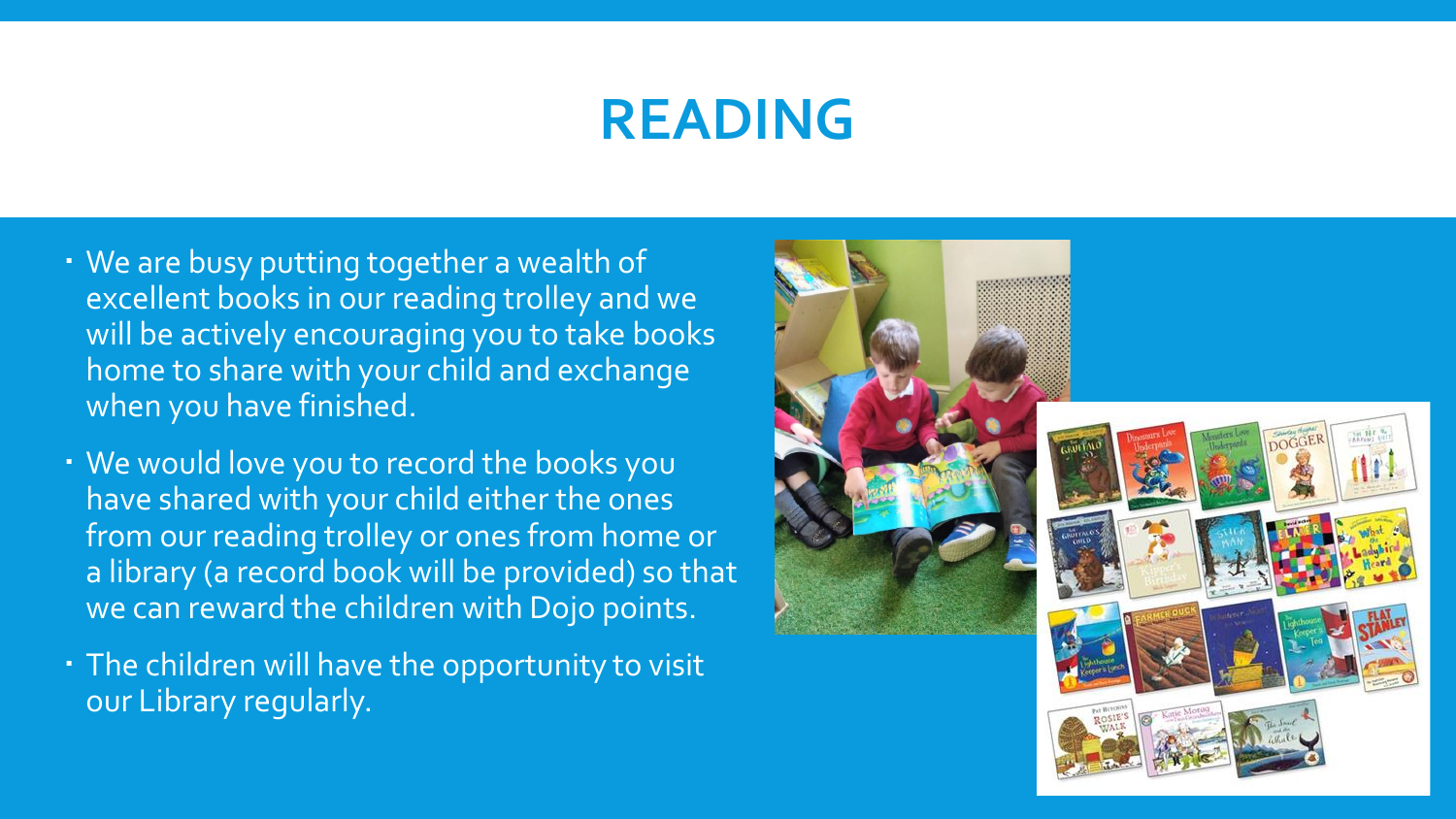# CLASS DOJO



- Children will receive dojo points for our eight essential skills: listening, speaking, team work, creativity, aiming high, staying positive, leadership, problem solving
- Reading, kindness and independence
- · Children will get to spend their points in the class shop at the end of the year
- Need your permission for Dojo and this system will be used to record 'Wow' moments of your child to share with you in their portfolio.
- We would also love you to share 'Wow' moments with us in the same way.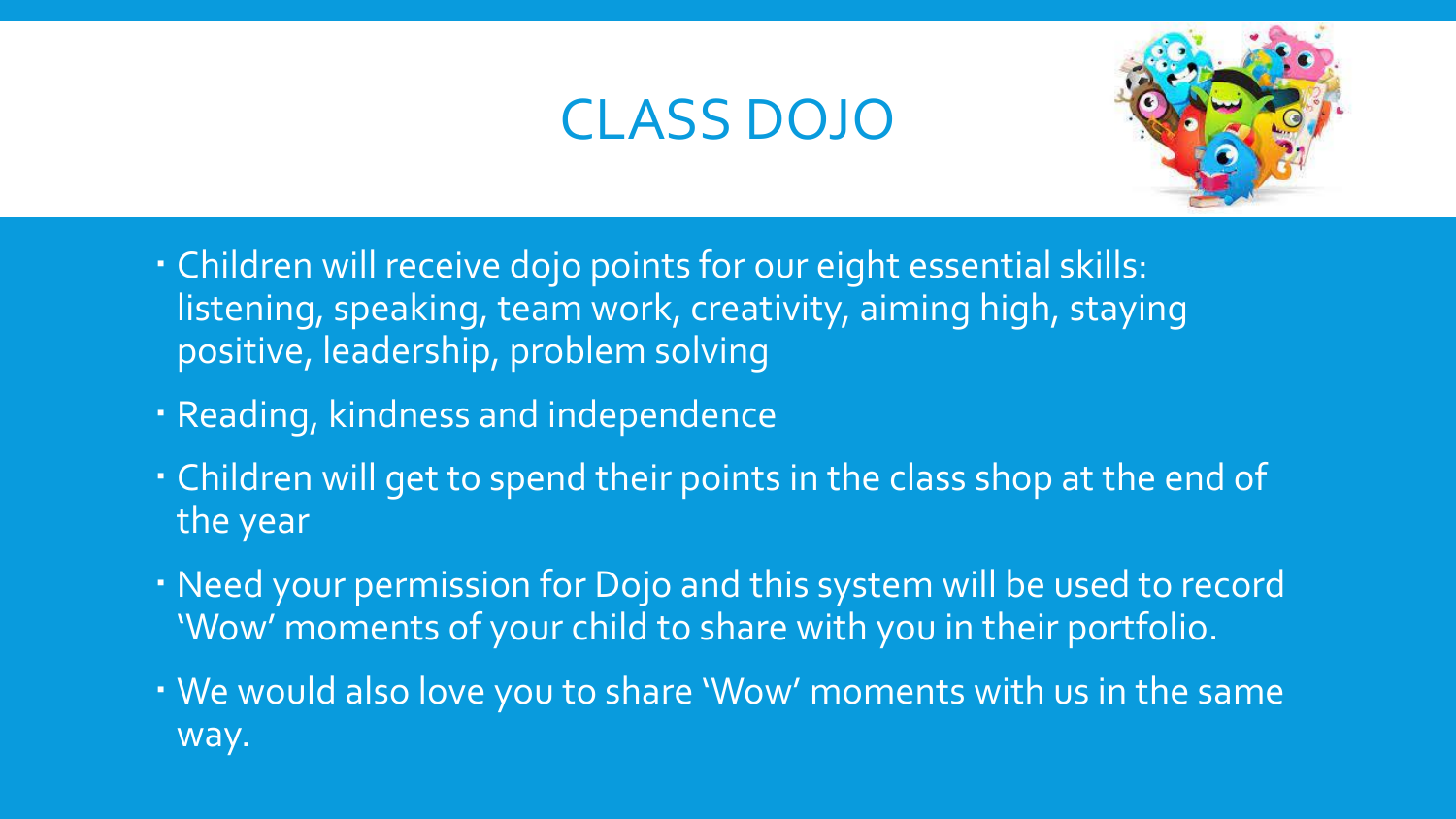### OTHER THINGS TO REMEMBER…

- SPARE CLOTHES LABELS
- SUITABLE CLOTHING FOR THE WEATHER
- PAIR OF WELLIES THAT CAN BE KEPT IN SCHOOL.
- INDEPENDENCE
- FREE MILK AND FRUIT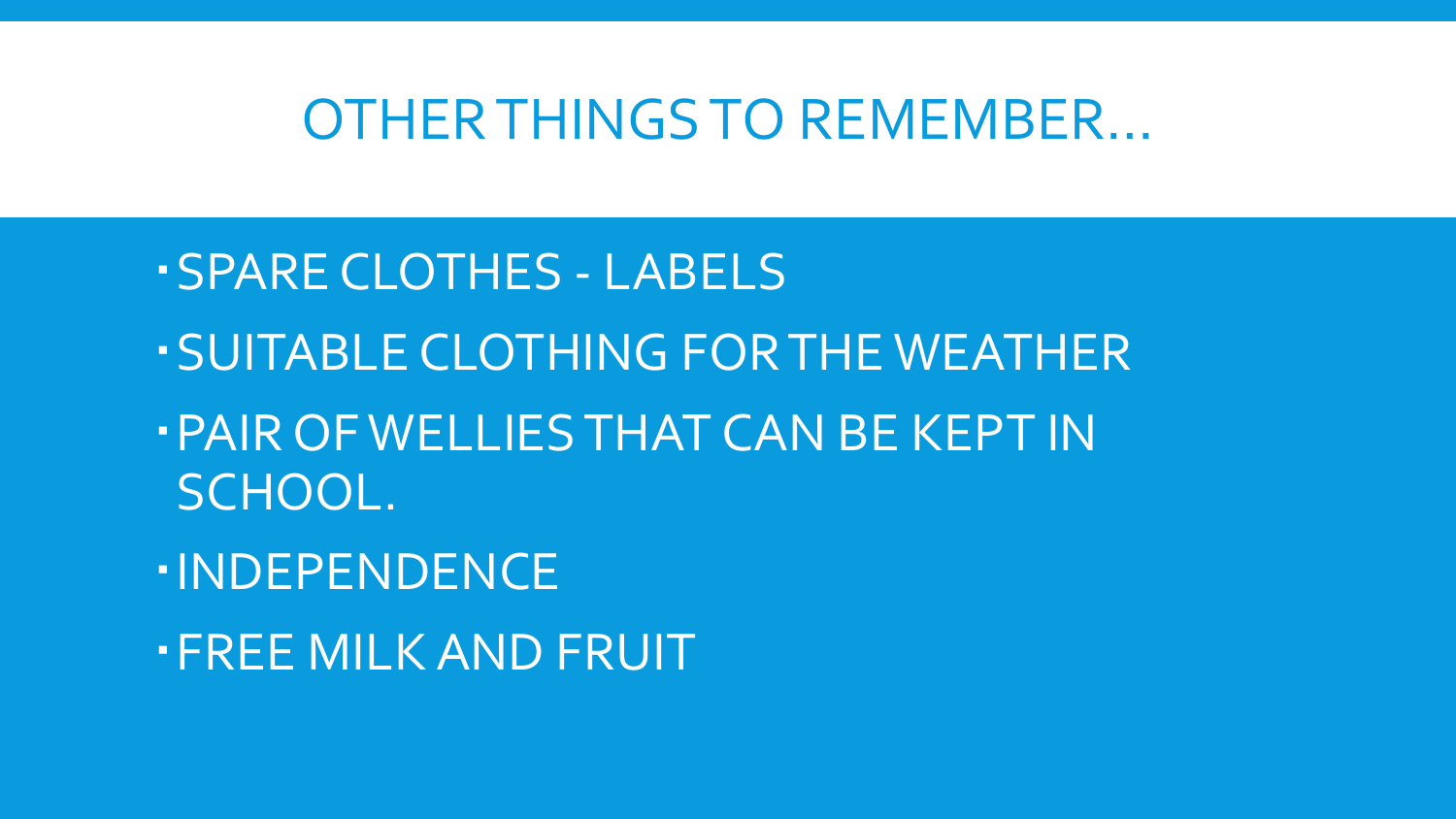### **SEPTEMBER**

The new starters will have a staggered start from Monday 13<sup>th</sup> September to aid transition and all children will be in school by Thursday 16th September

You should have received your child's start date via letter.